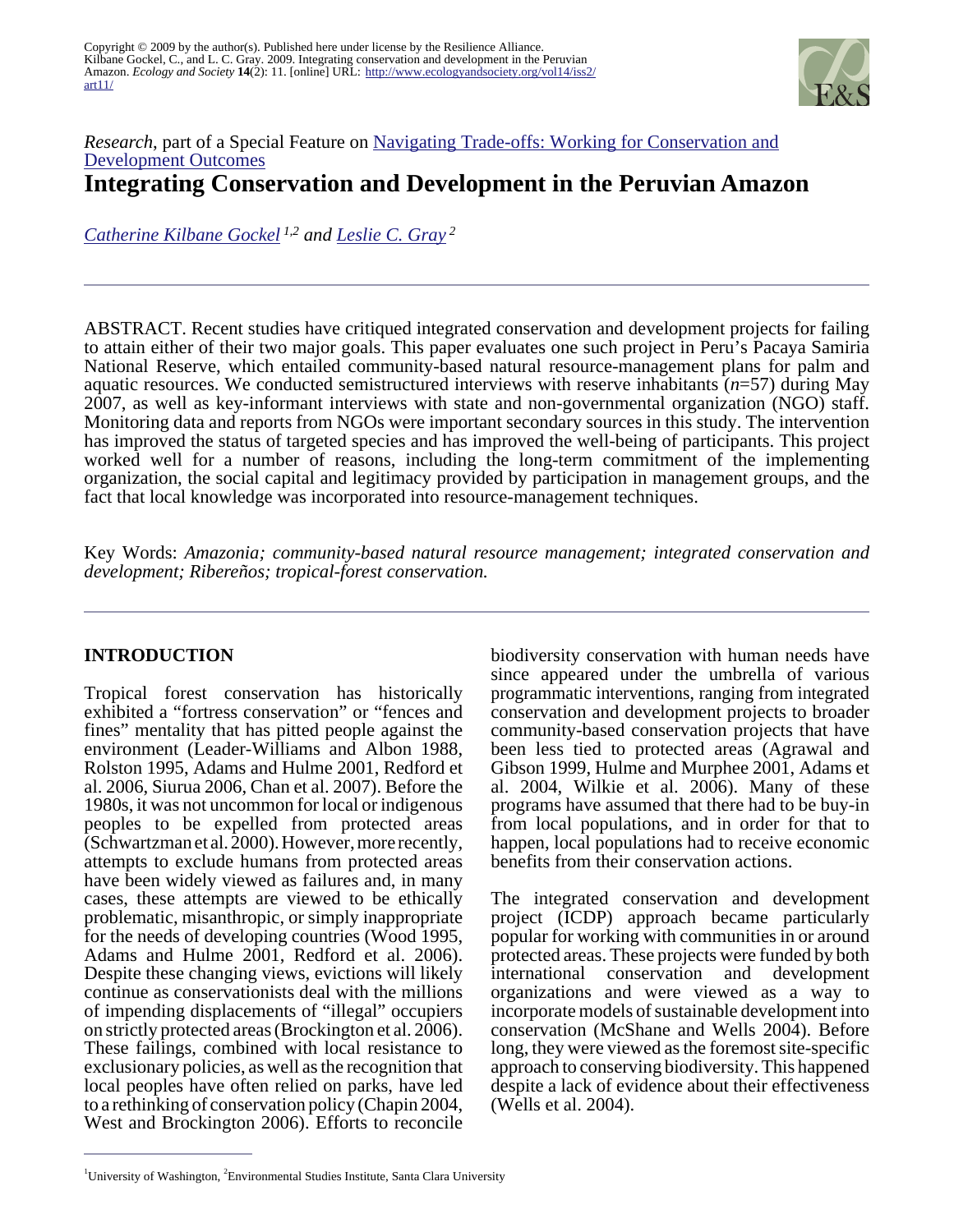In recent years, projects that have attempted to assimilate both conservation and development have been widely criticized (Oates 1999, Wunder 2001, Wilshusen et al. 2002, Christensen 2004, Terborgh 2004). A primary criticism has been that projects have failed to achieve either goal (Brown 2003). There has been little evidence that improving the economic well-being of people around protected areas will translate into conservation (Emerton 2001, McShane and Wells 2004). Critiques have also centered on the fact that projects were generally externally imposed, representing the ideas and agendas of outside conservation organizations. Projects tended to give local inhabitants little actual access to, or control over, natural resources (Chapin 2004, Kaimowitz and Sheil 2007). In their thorough review of Indonesian ICDPs, Wells et al. (1999) conclude that almost none could realistically claim to have enhanced biodiversity conservation. The ICDP in Ruteng Nature Recreation Park and Siberut National Park, for example, had a U.S.\$40 million budget but failed to generate significant conservation or livelihood benefits. Not only did the project have insufficient staffing and unrealistic institutional arrangements, but it also lacked a rational plan to address threats to the parks. It has been pointed out that the ICDP model seems to have become just another "expensive failure" (Wells et al. 1999).

Although it is doubtful that tropical forest conservation will return to the "fortress model" of past efforts, there is a vigorous debate about whether conservation policy should be concerned with development (Wilshusen et al. 2002, Brown 2003, Sanderson and Redford 2003, Adams et al. 2004, Roe and Elliott 2004). Some see conservation as the main goal and poverty alleviation as an afterthought (Sanderson and Redford 2004), whereas others argue that separating parks from people is a false dichotomy (West and Brockington 2006). Because many of the most threatened areas in tropical regions are inhabited by poor people dependent on natural resources, conservation policy must take them into account (Cordeiro et al. 2007, de Sherbinin 2008, Upton et al. 2008). Although the use of terms such as "integrated conservation and development" may have fallen out of favor, many interventions do, and will continue to, consider the well-being of populations inhabiting and surrounding protected areas (Wells et al. 2004).

We analyze an ICDP in the Pacaya Samiria National Reserve (PSNR), a flooded forest in the Peruvian Amazon. This ICDP aimed to improve the wellbeing of local inhabitants and to sustainably manage the reserve's natural resources (ProNaturaleza et al. 1997). The ICDP received funding from The Nature Conservancy and USAID's Parks in Peril program, as well as the Tropical Forest Conservation Act debt-for-nature swap between the U.S. and Peru. The project began in 1991 and was implemented by the Peruvian NGO ProNaturaleza (the Peruvian Foundation for Nature Conservation). ProNaturaleza received approximately U.S.\$2.2 million through The Nature Conservancy and its donors for work in the PSNR. The intervention was known simply as "the ProNaturaleza project" in the field. The project worked with villagers to create resourcemanagement plans for paiche (*Arapiama gigas*) and arawana (*Osteoglossum bicirrhosum*) fish, sidenecked turtles (*Podocnemis unifilis*), and several species of palm. The PSNR's first management group began work in 1994. Management plans for paiche were approved in 2004, and arawana and turtle management plans followed in 2005 and 2006 respectively. We examine local perceptions of the effectiveness of management groups in improving livelihoods and increasing the numbers of key species. Locals generally perceived, and monitoring generally confirmed, that the status of key species had improved. This, in turn, led project participants to voice their beliefs that there were direct livelihood benefits of the project. We then review lessons learned from this project, in an effort to shed further light on the ICDP approach.

# **STUDY AREA AND METHODS**

### **Study Area**

The PSNR is a seasonally flooded palm and arboreal forest located in northeastern Peru at the confluence of the Amazon River. The 2 080 000 ha protected area was established in 1940 to protect paiche fish. It became a national reserve in 1982 (Instituto Nacional de Recursos Naturales (INRENA) 2000). The PSNR is an area of high biodiversity and is home to manatees (*Trichechus inunguis*), giant river otters (*Pteronura brasiliensis*), pink freshwater dolphins (*Inia geogrensis*), and tapirs (*Tapirus terrestris*) (INRENA 2000).

Widespread human migration into the Amazon has threatened the reserve's resources. Approximately 23 930 people live within the PSNR in 106 distinct communities. Another 68 117 people live in the 100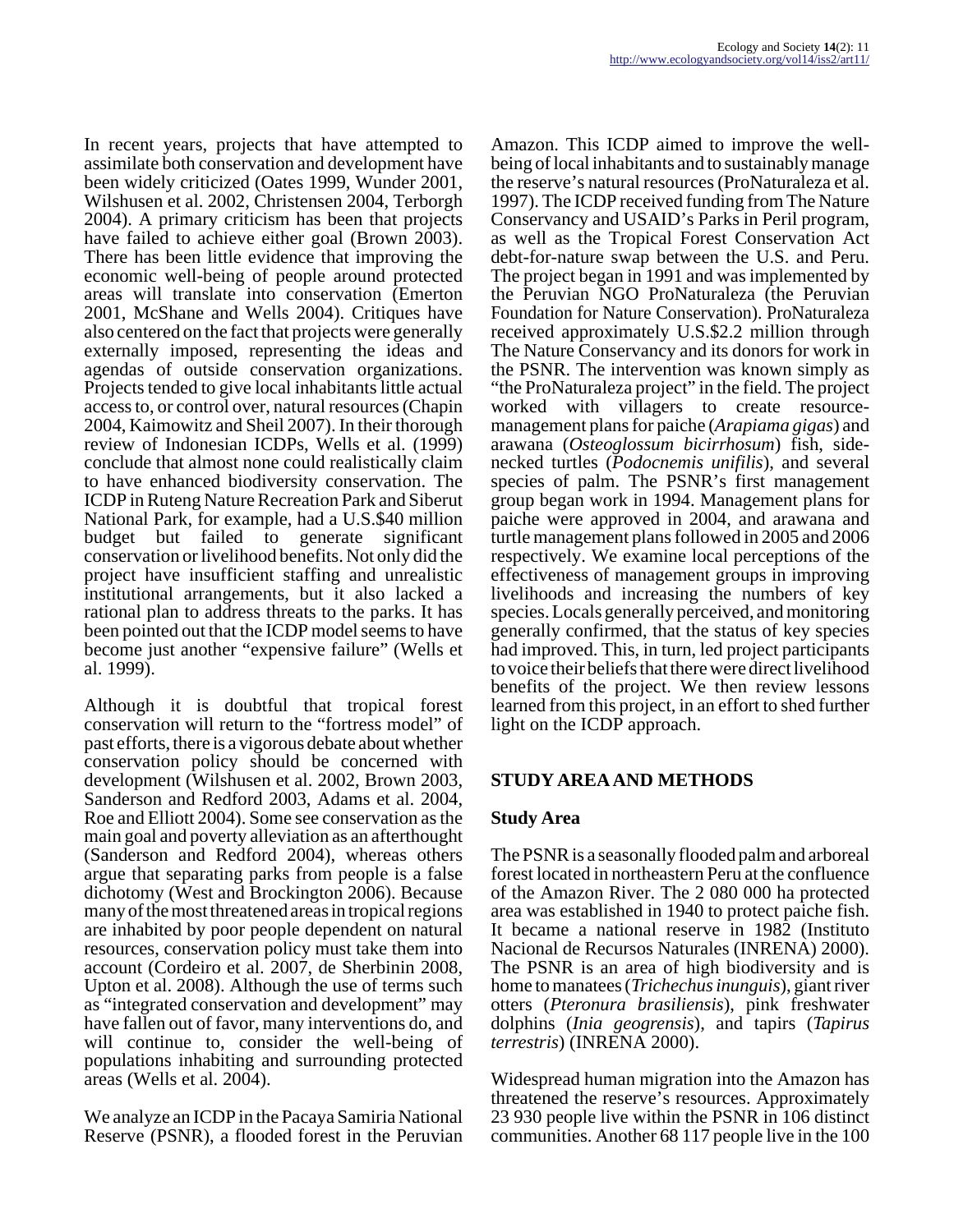communities in its buffer zone (INRENA 2008). Villagers reside legally within the reserve because their communities predate its creation. Although people are free to settle within existing communities, no new communities may be legally established within the PSNR (INRENA 1999). Some inhabitants have historical claims to land rights. Others are more recent migrants. According to Takasaki et al. (2001), land is held without title (by usufruct) and is transferred mainly along kin lines. On average, the villages in and around the PSNR have about 150 inhabitants (Noriega, personal communication, 2008). Reserve inhabitants, locally called Ribereños, are an ethnic mix of migrants from other Peruvian provinces with Cocama–Cocamilla indigenous peoples (Stocks 1983). The PSNR's Ribereños experienced an acculturation process in the last century, and although they acknowledge that they descend from "tribal" ancestors, they now consider themselves "Peruvian," as opposed to "indigenous" (Gow 2007). Several indigenous Cocoma–Cocamilla groups still live in the reserve (ProNaturaleza and Amazon Ivory EIRL 2005). Ribereños rely primarily on fishing and other aquatic extraction, agriculture, hunting, and gathering (INRENA 2000). Ribereños livelihoods are linked to the hydrologic phenomenon of high and low flood cycles that can rise and fall over a range of 10 m. During the wet season, high river levels create new boat access points and it is difficult to prevent illegal extraction.

The only legal commercialization of resources in reserves like the PSNR is through approved and sustainable management plans (Government of Peru 2001). Subsistence fishing is permitted regardless of whether an inhabitant belongs to a management group. However, sustainable-use regulations were not being observed and the PSNR's natural resources were increasingly being depleted (Kvist and Nebel 2001). This is partly due to inadequate protection (Moreau and Coomes 2006). The reserve is too remote and too vast an area for the designated authority, INRENA, to be able to assert an effective state presence with its limited budget (Noriega, personal communication, 2008). Because of its size and location, and the threat to its unique ecology, the PSNR is a priority area for the World Bank, as well as many of the largest conservation groups in the world, including The Nature Conservancy and the Wildlife Conservation Society.

#### **Management Plans Prepared for the Park**

Management plans were developed on a permanagement group basis for specific species, with most plans needing years for biological monitoring and community buy-in. Management plans for moriche palms (*Mauritia flexuosa*), yarina palms (*Phytelephas macrocarpa*), and huasaí palms (*Euterpe precatoria*) addressed deleterious harvest practices. Villagers had traditionally harvested moriche palm forests by cutting down trees to reach fruits. ProNaturaleza provided groups with equipment and technical assistance to sustainably harvest fruits by climbing, rather than by felling moriche palms. Likewise, yarina groves surrounding local communities were depleted because villagers defoliated all the palm fronds on an individual tree, killing the palm. Under the yarina management plan, villagers left a sufficient number of fronds on the tree, enabling the tree's future survival, but still providing the resources needed for building houses. Management plans were also developed for huasaí palms. The stems of huasaí palms provide the raw materials for heart-of-palm, but the tree must be felled to remove it. The huasaí palm management plan prescribed that three trees be planted in place of every one felled.

For most residents of Pacaya Samiria, aquatic resources provide the principle economic activity and are the main food source. Overharvesting had put intense pressure on the reserve's fisheries, resulting in reduced catch sizes, diminished abundance of other species, and conflicts among fishermen for rights to certain areas (ProNaturaleza and Rios 2005).

Paiche are the largest freshwater fish in the Amazon. They are an important source of protein for local residents. Paiche have limited capacity for natural stock regeneration (ProNaturaleza et al. 2006). The fish was listed in CITES Appendix II in 1975 due to overfishing. Illegal fishing (where outsiders enter the reserve to extract large quantities of paiche for market sale) has persisted, despite protection measures (ProNaturaleza et al. 2006). ProNaturaleza began working with the Yacu Tayta management group in 1991 to monitor paiche and to develop management techniques. The management plan provides for population monitoring, harvest techniques, microzoning, and protection of paiche populations from poachers. The plan's quota allows up to 10% of the population to be fished, and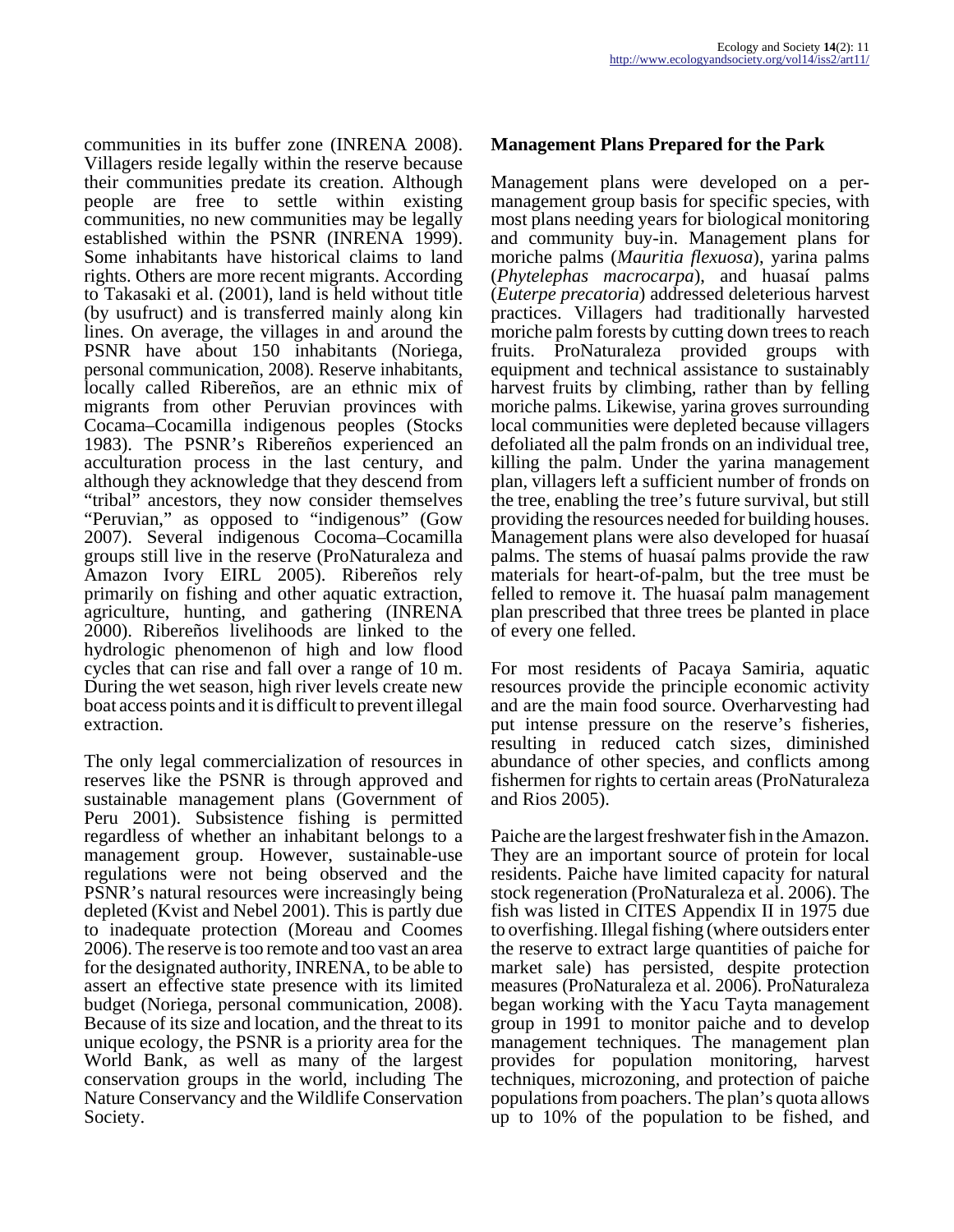mandates that participants use large (30.5 cm) mesh nets to reduce bycatch.

Arawana are paternal mouthbrooding fish that have been exported from the Peruvian Amazon since the 1950s. Arawana fingerlings have become increasingly popular on the international aquarium fish market. The killing of adult males to collect fry for market-based trade was threatening wild populations (Moreau and Coomes 2006).

Side-necked river turtles (*Taricaya*) and their eggs are a major source of local income and protein in villagers' diets. These turtle populations had declined due to illegal egg extraction and overhunting, and are now listed in CITES Appendix II. ProNaturaleza has worked with villagers since 1994 to develop management plans under which participants gather turtle eggs from nests on exposed sandy beaches and relocate them to artificial nests near the communities. Participants monitor the eggs, keeping watch to protect them from illegal extractors and predators. Turtle management plans have also been integrated into hands-on environmental education projects in local schools (ProNaturaleza 2006).

# **Methods**

Semistructured interviews were conducted with Ribereños in villages in the PSNR during May 2007. We do not present a random sample of the reserve's many villages, nor of households within these villages. Instead, we selected villages from the Yanayacu Pucate basin, where ProNaturaleza has concentrated its efforts. Approximately 80% of the heads of households in this area participate in a management group. Each household in the four villages was visited and every available inhabitant was interviewed. Additionally, two communal guard posts were visited. The study interviewed 44 members of management groups and 13 nonmembers, as well as three INRENA park rangers. Interviews included at least three members of each management group. Females comprised 18 of the 57 Ribereños interviewed. In addition, multiple key informant interviews were conducted with the chief of the PSNR and the superintendent of INRENA, as well as with staff of ProNaturaleza and The Nature Conservancy. Interviews were conducted in Spanish and responses were recorded by hand. Villagers were asked for their perceptions of the socioeconomic and ecological success of ProNaturaleza projects (see Appendix 1). ProNaturaleza field staff facilitated visits to the villages. Ribereños were interviewed in their homes or communal guard posts, without the presence of ProNaturaleza or government officials. Respondents only commented on the resources that they had experience managing or personal knowledge about. Villager responses were coded by content analysis to identify general themes. Table 1 presents a list of the villages visited, the number of group members interviewed, and the management groups in each community. Villages had multiple management plans dealing with one or more resources. Throughout the PSNR, about 40% of heads of household were involved in management groups. Other important sources of information included biological monitoring data collected by ProNaturaleza and management groups, NGO and INRENA reports, and personal communications. The authors are independent of The Nature Conservancy and ProNaturaleza. This research was funded exclusively by The Fulbright Program and the Environmental Studies Institute at Santa Clara University.

We acknowledge several limitations to this research. The questionnaire used to guide the interviews only captured perceptions. The "success" of the project was therefore a matter of perception, as the questionnaire could not quantify by how much people's lives had improved. Also, local respondents might have had a strategic motive for overstating the project's success in order to prolong external benefits. Sampling was nonrandom and was limited due to site-specific limitations in each village. This paper draws on biological monitoring data, provided by ProNaturaleza and the Centro de Datos para la Conservación, that suggest recovery of targeted species. However, interpretations were limited because no data exist providing<br>"before" or "after" trend comparisons or or "after" trend comparisons or simultaneous trends in neighboring villages not subject to the influence of this project. The PSNR was a promising site for an ICDP because local people were inclined to work with an NGO to conserve their natural resources, and recovering wildlife populations did not threaten villager livelihoods.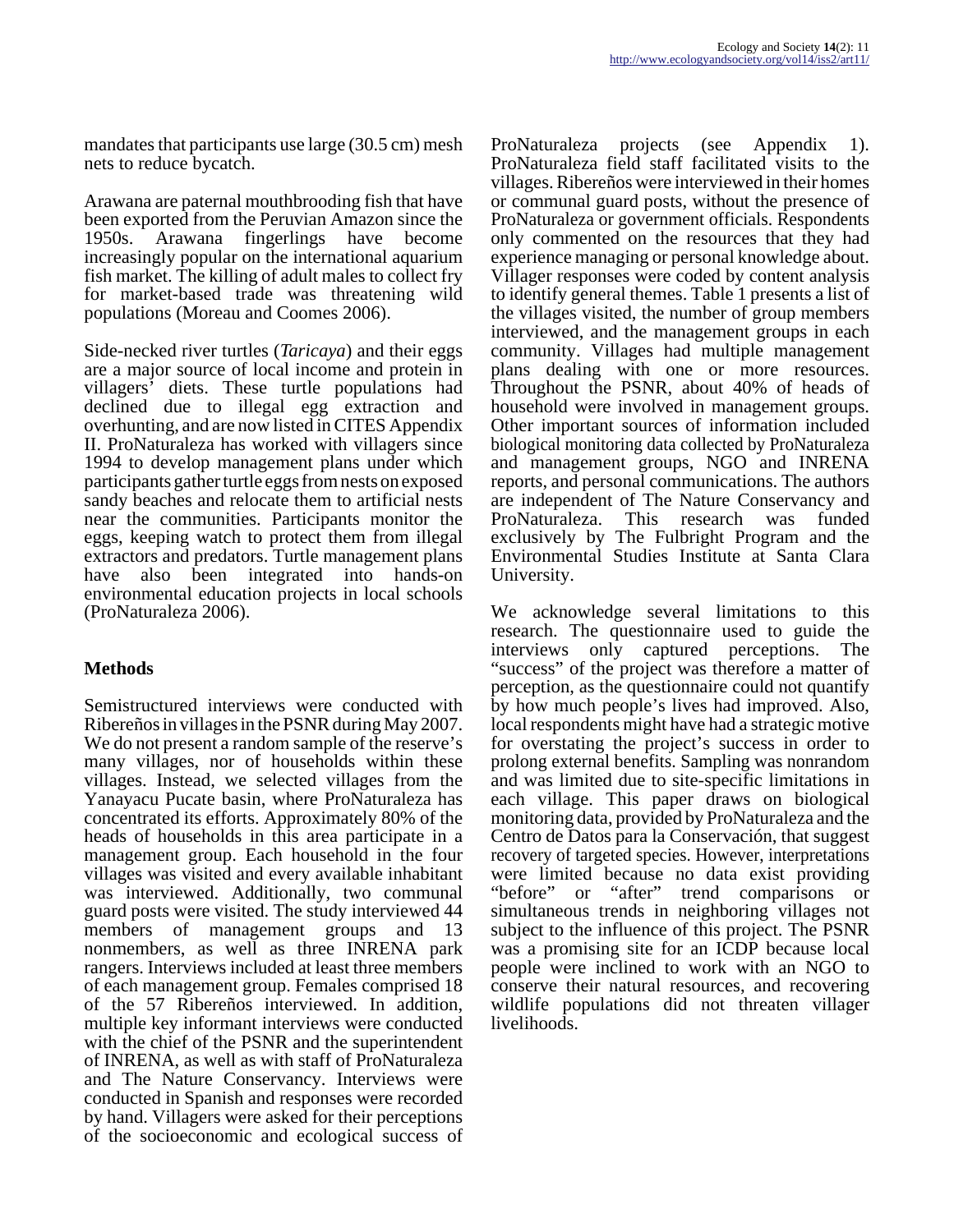| Village         | Group                                                              | No. of group<br>members<br>interviewed | Total no. of<br>members in<br>management group | Resources managed                                      |
|-----------------|--------------------------------------------------------------------|----------------------------------------|------------------------------------------------|--------------------------------------------------------|
| Veinte de Enero | Palm Management<br>Committee                                       | 8                                      | 14                                             | Moriche, Yarina, Huasaí                                |
| Veinte de Enero | 12 de Octubre Natural<br><b>Resource Management</b><br>Association | 4                                      | 46                                             | Moriche, Yarina, Huasaí, Cedar,<br>Mahogany, Huacapona |
| Veinte de Enero | Nonmembers                                                         | 2                                      | N/A                                            | N/A                                                    |
| Arequipa        | <b>Natural Resource</b><br>Management<br>Organization              | 6                                      | 16                                             | Moriche, Huasaí, Side-necked<br>turtle                 |
| Arequipa        | <b>Nonmembers</b>                                                  | 1                                      | N/A                                            | N/A                                                    |
| Yarina          | <b>Natural Resource</b><br>Management<br>Organization              | 3                                      | 15                                             | Moriche, Yarina, Huasaí, Side-<br>necked turtle        |
| Yarina          | Yarina Community<br><b>Fishing Unit</b>                            | 5                                      | 14                                             | Arawana, Side-necked turtle                            |
| Yarina          | <b>Nonmembers</b>                                                  | 4                                      | N/A                                            | N/A                                                    |
| Manco Cápac     | Yacu Tayta                                                         | 10                                     | 14                                             | Paiche, Arawana, Side-necked<br>turtle                 |
| Manco Cápac     | Los Tibes Community<br><b>Fishing Unit</b>                         | 5                                      | 12                                             | Arawana, Side-necked turtle                            |
| Manco Cápac     | Los Lobitos                                                        | 3                                      | 13                                             | Arawana                                                |
| Manco Cápac     | <b>Nonmembers</b>                                                  | 6                                      | N/A                                            | N/A                                                    |
| N/A             | <b>INRENA</b> staff                                                | 5                                      | N/A                                            | N/A                                                    |
| N/A             | ProNaturaleza staff                                                | 6                                      | N/A                                            | N/A                                                    |

## **Table 1.** Groups interviewed for study

### **RESULTS**

#### **Management Plans: Conservation Aspects**

Our interviews indicated that local inhabitants believe management plans have aided species recovery. These perceptions are supported by biological monitoring data collected by management group members under the supervision of ProNaturaleza. Inhabitants were asked: (1) if natural resources were recovering in the area surrounding

their community, (2) how they knew resources were recovering, (3) if they thought the management plans were responsible for the recuperation, and (4) the reasoning behind their answers. Fifty-two of the 57 inhabitants interviewed (91%) said management plans were effective in facilitating species recovery. Two people declined to respond. Three respondents felt that natural resources had not recuperated, citing illegal extraction and unexpectedly high river levels. Responses did not differ significantly between group members and the 13 nonmembers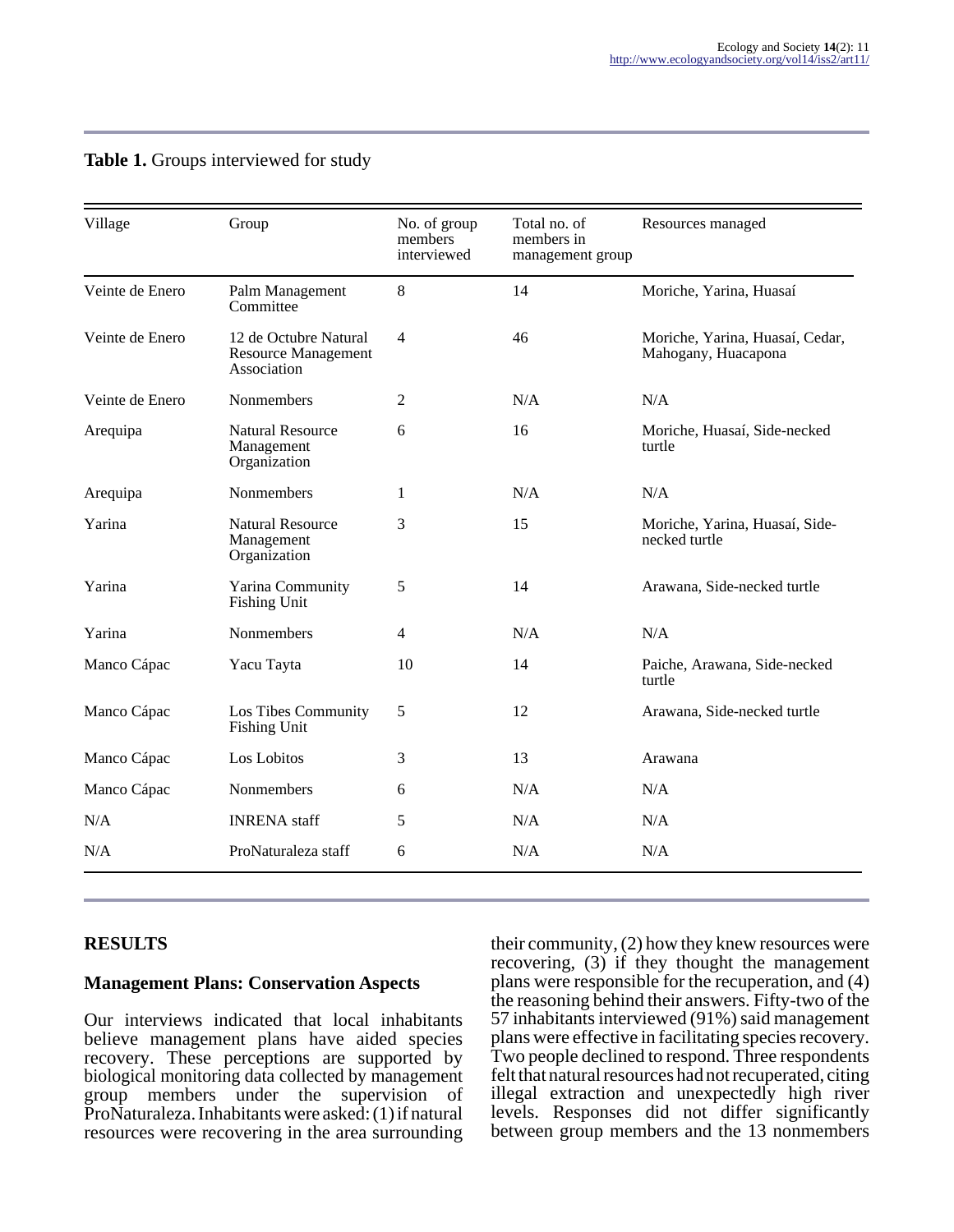interviewed. All nonmembers reported that managed resources had recovered. Eleven of the 13 said the livelihoods of group members had improved because of the project.

All 57 respondents said moriche palms were present in greater quantities and many commented that they were growing closer to communities. The president of the Veinte de Enero palm management committee said, "Just 3 years ago there were no palms left near communities and now moriche swamps are getting closer each year because we are not cutting down the tree to harvest its fruits." All 18 villagers who had experience with the yarina and huasaí management plans said that there had been considerable recovery of the palms.

Over 75% of respondents said arawana levels had increased and that the management plan was working. One villager commented, "There didn't used to be arawana in Yarina. Now not only are there arawana, but they are increasing." Members of Yacu Tayta said that arawana were their economic backbone and that the revenue they produced kept the organization together during difficult financial periods. In regards to paiche, all but one person interviewed said the management plan was working well and that paiche were recovering, particularly in El Dorado Lake. However, paiche are still threatened, despite the fact that the groups patrol the area and have communal guard posts on the lakes. Numerous villagers said that paiche levels would have risen considerably if there had been less illegal extraction. Nevertheless, members of Yacu Tayta said that paiche are plentiful, considering the number of illegal extractors from outside the reserve coming in for commercial fishing.

Everyone interviewed was emphatic about the recovery of the side-necked turtle. The president of the Yarina resource-management organization estimated a 75% repopulation rate. Likewise, the president of the Yarina communal fishing unit explained that before the management plans, illegal extractors killed mother turtles, but that this rarely occurs now. The president of Yacu Tayta exclaimed that there are now so many side-necked turtles that they are "tripping over them." The leaders of both Yacu Tayta and the Yarina resource-management organization said that the side-necked turtle management plan had produced the best results.

Villager perceptions of resource improvement are supported by biological monitoring conducted as part of the project. In 2001, 891 sacks of moriche palm fruits (mean weight of sacks  $= 40 \text{ kg}$ ) were commercialized in Veinte de Enero. In 2003, the village increased its moriche fruit commercialization to 978 sacks (Ísola, peronsal communication, 2007). Between 1997 and 2000, the four ProNaturaleza field stations in the reserve harvested 85 000 arawana fry. Between 1997 and 2003, field stations increased their arawana harvest to 400 000 fry (Ísola, personal communication, 2007). Paiche levels have risen in El Dorado Lake since ProNaturaleza began working with Yacu Tayta. The results of a 1994 population count in a section of El Dorado Lake reported only 10 paiche individuals. In 2001, the estimated population of paiche in El Dorado was 470. In 2002, authorities estimated 582 paiche individuals in El Dorado Lake, and 630 in 2003 (INRENA 2006). Paiche populations were estimated by monitoring the large bubbles emitted from the fish using linear transect methodology (ProNaturaleza et al. 2006). Yacu Tayta members commented that without a management plan, paiche would have long since been extirpated from El Dorado Lake.

Table 2 shows the trends in species recovery in the Yanayacu Pucate Basin, where management groups were supervised by ProNaturaleza between 1994 and 2005. Management groups collected eggs for re-nesting, protected them from poachers, monitored hatching turtles, and released recently hatched turtles into the wild. The total number of eggs collected for re-nesting and the total number of turtles released into the wild increased almost tenfold during the 1994–2005 period. Because participants relocated every nest they found, the fact that they encountered increasingly more sidenecked turtle nests is an indicator that side-necked turtle populations are on the rise. Within the Yanayacu Pucate Basin, group members harvested 58.6% of the total number of eggs they collected, and 94.3% of hatched live turtle young were successfully released into the wild. Between 1994 and 2005, 1.3 million side-necked turtle young were managed and released by groups working with ProNaturaleza. On average, management groups harvested 57.9% of the total number of eggs collected throughout the reserve (Centro de Datos para la Conservación 2006).

An important secondary benefit of the management plans is that other wild animal populations have also recovered. Numerous respondents indicated that they more frequently spot wild animals and see more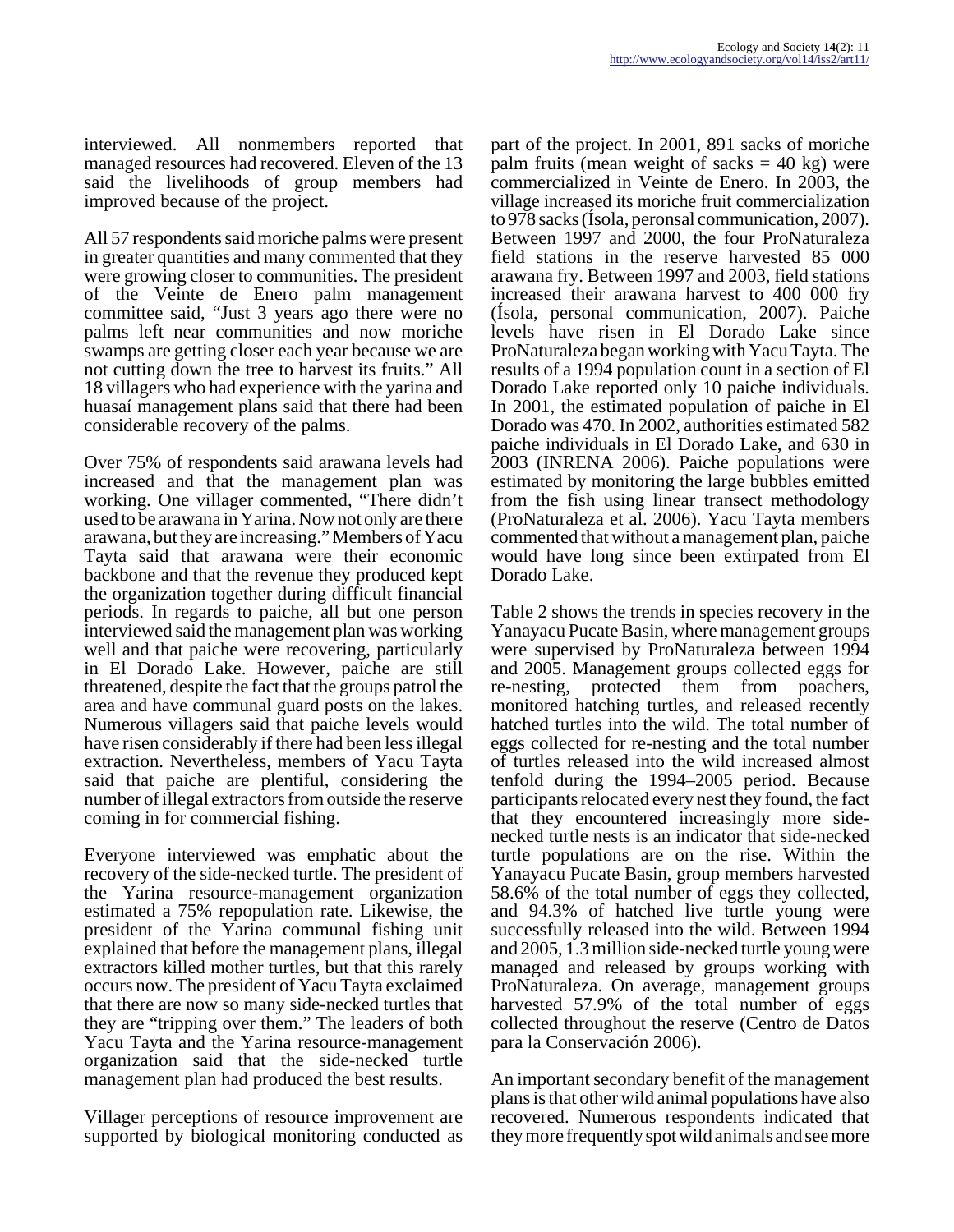| Year         | Total eggs<br>collected<br>for re-nesting | Total nests<br>collected | Number of eggs<br>harvested | Live turtle young<br>hatched | Total turtles<br>released into the wild |
|--------------|-------------------------------------------|--------------------------|-----------------------------|------------------------------|-----------------------------------------|
| 1994         | 9603                                      | 282                      | 6778                        | 2197                         | 2154                                    |
| 1995         | 25 916                                    | 767                      | 18 20 2                     | 5712                         | 5512                                    |
| 1996         | 44 409                                    | 1340                     | 23 608                      | 16 357                       | 15 8 89                                 |
| 1997         | 45 559                                    | 1390                     | 22 213                      | 18 5 5 5                     | 18 3 49                                 |
| 1998         | 56 884                                    | 1754                     | 32 971                      | 19 943                       | 19 8 26                                 |
| 1999         | 60 264                                    | 1829                     | 31 497                      | 25 577                       | 25 418                                  |
| 2000         | 48 211                                    | 1438                     | 19 27 1                     | 25 247                       | 25 103                                  |
| 2001         | 68 528                                    | 2031                     | 33 961                      | 26 4 83                      | 22 689                                  |
| 2002         | 71 369                                    | 2129                     | 37 24 2                     | 27 153                       | 24 2 26                                 |
| 2003         | 72 770                                    | 2282                     | 46 443                      | 19 703                       | 17 159                                  |
| 2004         | 82 849                                    | No data available        | 59 923                      | 17474                        | 15 0 95                                 |
| 2005         | 95 237                                    | 3344                     | 67 616                      | 24 224                       | 24 224                                  |
| <b>Total</b> | 681 599                                   | 19 347                   | 399 725                     | 228 625                      | 215 644                                 |

## **Table 2.** Side-necked turtle recovery in the Yanayacu Pucate basin, PSNR

Source: Centro de Datos para le Conservación 2006.

each year. Monkeys, caiman, giant river otters, majaz, deer, tapirs, dolphins, and huanganos can be found closer to the communities. A Yarina group member commented that until recently, caiman and giant river otters were not found close to communities due to illegal hunting. Although a variety of factors might have led to the recovery of these other resources, allowing fish and turtle populations to recover may have increased the numbers of aquatic predator species. Better management of palm species led to thicker palm groves with more fruit-bearing trees that probably enhanced wildlife habitat near the villages. There have been no documented conflicts between humans and wildlife in the area because of resource recuperation, and villagers are pleased that they do

not have to travel as far to hunt. Some have expressed concern about the increase in giant river otters because the mammals can break their fishing nets (Noriega, personal communication, 2008).

### **Management Plans: Development Aspects**

The principal goals of each management plan included making sustainable-resource extraction economically viable, and improving the economic conditions of families involved. Participants received direct economic earnings from managed resources, and profits were divided equitably among members. Groups designated a few members to sell their products.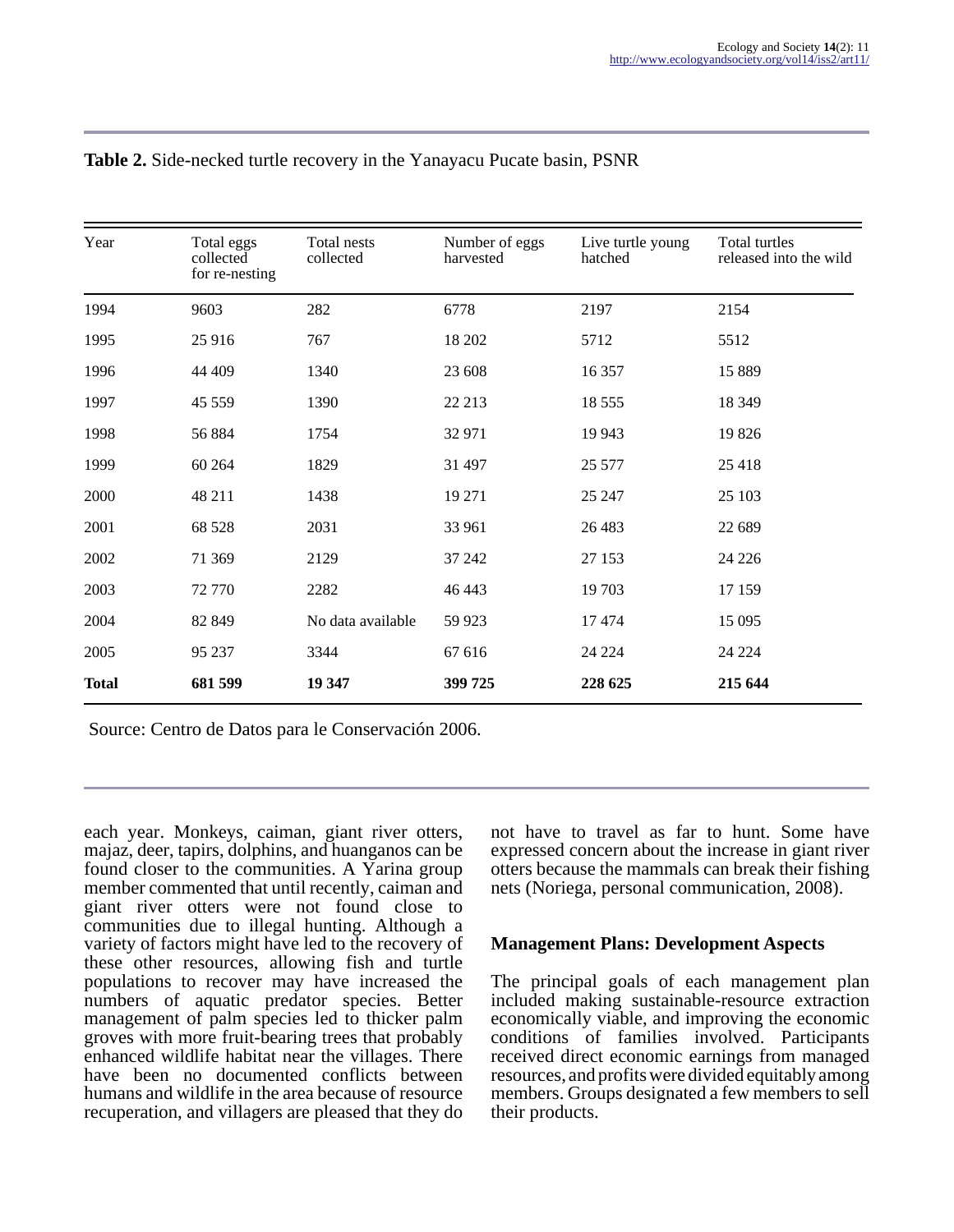In 2005, Yacu Tayta commercialized 2369 kg of paiche and obtained gross earnings of Peruvian Nuevos Soles (PEN) 111 845 (approximately U.S. \$3759 ). Also in 2005, Yacu Tayta commercialized 15 733 arawana fry, generating gross earnings of PEN 47 199 (approximately U.S.\$15 000). The annual average income for paiche and arawana fishermen from the Yacu Tayta management group increased from PEN 1548 (approximately U.S. \$515) in 2000 and 2001 to PEN 3800 (approximately U.S.\$1270) in 2003 and 2004 (Ísola, personal communication, 2007). The community of Yarina received gross earnings of PEN 70 000 (approximately U.S.\$22 250) for yarina palms in the year 2005 (INRENA 2006).

Because they operated under approved management plans, participants were able to legally commercialize their products and work through legitimate channels. In contrast, non-group members only had the right to harvest subsistencelevel quantities of natural resources and were prohibited from extracting sensitive species like paiche, arawana, and side-necked turtles from the interior of the PSNR, as they were not following sustainable management plans. Residents who participated in approved management plans were able to develop formal ties to markets.

Most participants (84%) said that working in a management group improved their quality of life. The remaining 16% cited illegal extraction as the main impediment to recovering managed resources. One non-group member commented that even people who were not involved acknowledged that participating in management groups had improved the quality of life of members and that resources were more plentiful. Management plans permitted group members to purchase commodities that they could not have previously purchased. Many individuals commented that more people now have freezers, radios, or televisions in their homes. Before ProNaturaleza, many villagers did not have the Peruvian national identification documents that are legally required for basic civic and administrative activities. As part of the project, the NGO handled paperwork with Peru's National Registry of Identity and Civil Status and provided financial support so that group members could obtain their national identification documents.

Villagers listed several other ways that management groups had improved their quality of life. Some mentioned that work went faster in teams and that

together they were able to accomplish things they could have done alone. For example, four or five men and a minimum of two canoes were needed to capture a single paiche fish. Group members took multiple-day shifts in guard posts to protect natural resources from poachers. Respondents also commented that management groups worked for the common good and provided mutual support and a social-safety net. For instance, if a member fell ill or had an accident, groups assumed a large portion of the costs of the person's recovery. At the community level, management groups dedicated 2% of their profits toward community health or education infrastructure. According to the president of Veinte de Enero's palm management committee, working in management groups made villagers more responsible and increased their confidence and leadership abilities. The president of Yarina's communal fishing unit reported that now that they are organized into formal groups, they can request support because they are recognized by the government and institutions that give aid and invest in community organizations.

Another benefit is that natural resources are now closer to communities. Numerous villagers said that because of the management plans, they walk less and spend less time traveling in dugout canoes to reach their resources. The president of the palm tree management committee in Veinte de Enero commented that moriche palm tree swamps are now closer and produce more fruits in greater quantities.

Management groups seem to have reduced illegal resource extraction for market-based purposes. According to respondents in each village, before ProNaturaleza's intervention, the PSNR's natural resources were depleted and nonresidents preyed freely on its resources. The reserve is now perceived to be a safer place to live and work. Wives of group members in each community mentioned that now they do not worry about their husbands when they leave to fish. The president of Yacu Tayta stated that participants now have better relationships with the Peruvian government. Numerous respondents from each village said that life is less stressful because they are not waiting on the reserve's headquarters to give them permission to harvest resources and because park rangers no longer confiscate the fruits of their labor.

Participants reported that management groups had broadened the opportunities available to them. For example, Yacu Tayta served as a model that other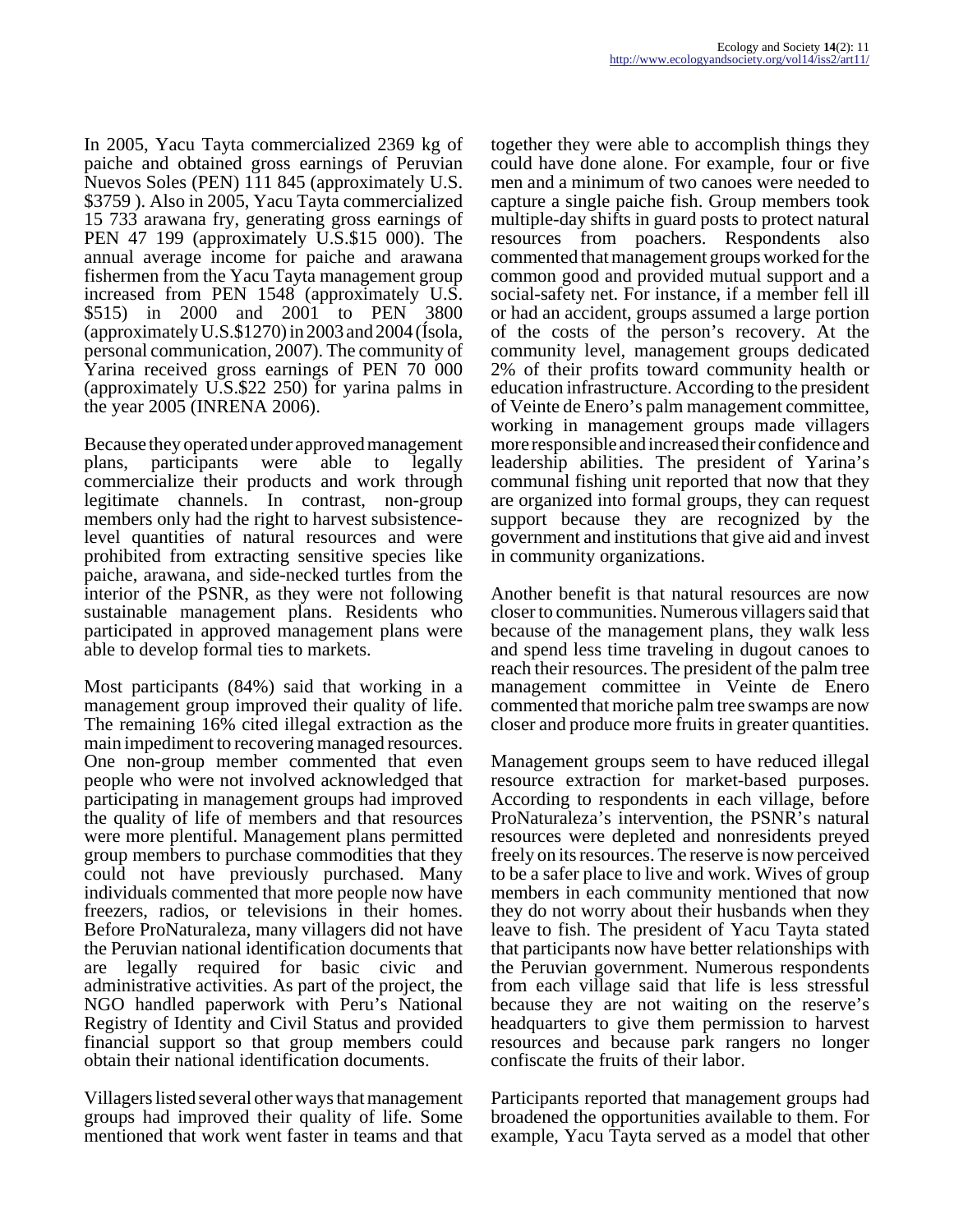communities followed (their paiche management plan was the first plan to be approved in Peru). Several Yacu Tayta members travelled to Italy and Brazil to share their experiences in paiche management with the international community. Educational opportunities for children also increased. Children of numerous management group members now study in Iquitos, the regional capital, and hope to go to college. Their parents said they would not have been able to educate their children without the support of the groups.

Villagers said that adhering to management plans contributed to recovering wildlife populations. This is significant, because visible wildlife is a tourist attraction. Our interviews indicated that tourism is a powerful incentive for local communities to conserve their resources, primarily because participants expect that tourism will improve their quality of life. ProNaturaleza is working with management groups, and with Green Life, an NGO, on the Rumbo al Dorado community-based sustainable ecotourism initiative with a consortium of villages and management groups. Respondents in every village said that protecting natural resources so that there will be wildlife for tourists is an important motivator. Although the socioeconomic benefits of ecotourism have been limited to date, participants in the PSNR are optimistic about the future of this endeavor.

# **DISCUSSION**

#### **The ProNaturaleza Project: Lessons Learned and Potential Problems**

### *NGO commitment*

Before its Pacaya Samiria project, the implementing NGO ProNaturaleza had spent significant time (dating back to 1991) collecting baseline biological data for natural resources and interviewing villagers. They launched the project with a good understanding of its context. Furthermore, ProNaturaleza had a long-term commitment to the places where it was working. It took time to instill conservation values, perform baseline species monitoring, and persuade groups to adhere to management plans long enough to see results. The president of Yacu Tayta explained that there were approximately three difficult years when communities were following management plans and abstaining from exploiting resources, but not

yet seeing results. This is typical of sustainable-use projects (Bodmer and Lozano 2001). The project also provided legal assistance to governmental and nongovernmental stakeholder groups so that resource-management plan approval processes could move faster and group enthusiasm would not wane (The Nature Conservancy 2007). Strong NGO support and oversight were critical, given the many competing influences in the PSNR and the threat of illegal extractors. According to villagers and ProNaturaleza field staff, it was essential to have someone who groups knew and trusted to work through issues. Because ProNaturaleza had worked on the project for so long through an adaptive management approach, it had developed significant institutional knowledge. The efficiency, accountability, and charisma of the NGO staff were also important factors. Also, in contrast to other conservation projects in the reserve, project staff lived in communities and formed close relationships with locals. All of the 57 villagers interviewed, including nonmembers, said they appreciated (or would appreciate) a ProNaturaleza live-in field station in their community.

#### *Diversification of seasonal management activities*

A positive point of the project was that it took into account the seasonal nature of resource extraction. Management plans were designed with the intent of sustaining villager economic activities throughout the year, largely through information obtained from rural participatory-evaluation workshops. One of ProNaturaleza's main strategies was to diversify seasonal management activities so that resources would be available year round, rather than having long lean periods with no harvests (Noriega, personal communication, 2008).

### *Biological monitoring*

The ProNaturaleza project has included biological monitoring since 1994. Few ICDPs include longterm monitoring, and even fewer are able to demonstrate positive contributions to wildlife conservation (Kremen et al. 1994). Due to practical limitations, most conservation project teams are not able to measure project outcomes, largely because it is difficult to measure conservation success without widespread standardized and cost-effective methods for defining and measuring progress over time and comparing projects in other contexts (Salafsky and Margoluis 1998).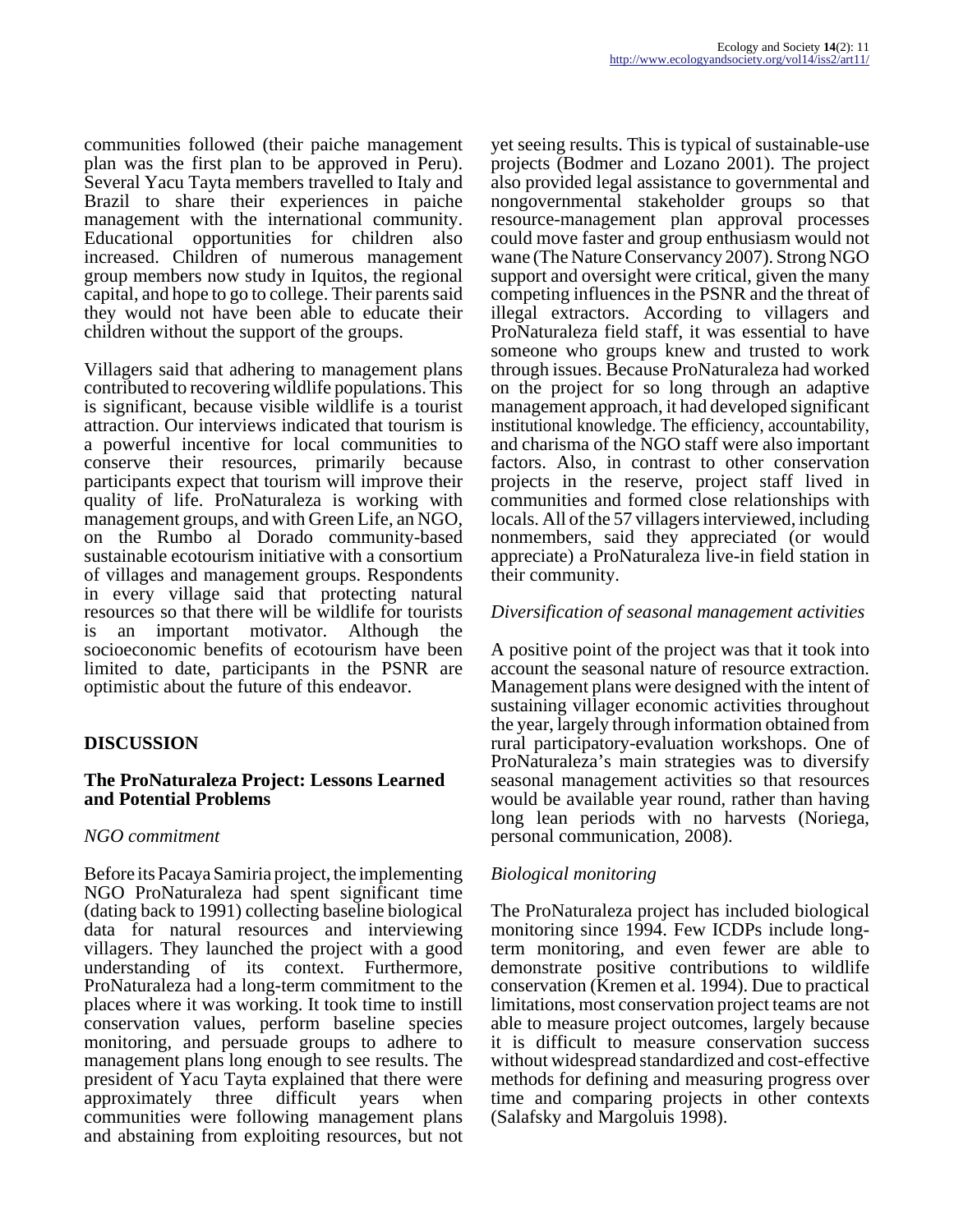#### *Social capital and empowerment*

Because communities were so isolated, creating social capital and civil society institutions were especially important factors. Vigilantism was not a viable option. Nor was racing one's neighbor to harvest resources as fast as possible, which would have resulted in a tragedy of the commons. Rather, adhering to approved management plans gave participants a sense of legitimacy, protected their interests, and enabled them to work with large institutions and the Peruvian government. By legally commercializing their natural resources, engaging in ecotourism, and being given the means to obtain their national identification documents, participants became further incorporated into Peruvian society.

The project not only empowered participants economically, but it also provided psychological and social empowerment. When interviewed, community members mentioned enhanced selfesteem because of their participation in management groups. Similarly, resource-management and ecotourism initiatives have contributed to community cohesion because families and individuals are working together to build successful ventures (Scheyvens 1999).

No formal registry exists of village organizations prior to 1994, but villages had schools, sports clubs, and evangelical religious organizations (Noriega, personal communication, 2008). Beginning in 1994, ProNaturaleza partnered with INRENA and other state authorities to gradually approach the villages together, and begin coordinating with local authorities and developing rural participatoryevaluation workshops. Although villagers understood that overexploitation was causing their natural resources to decline, they did not have adequate social capital or technical expertise to take action in a meaningful way. Community organizations were weak and needed the logistics and capacity of an external institution to catalyze local-level change and to develop accurate biological monitoring techniques and protection systems (Noriega, personal communication, 2008; villager interviews).

### *Villager participation*

The techniques required for management plans were basic and easy to replicate. To enable villagers to help with species monitoring and harvesting data (both crucial components of management plans), ProNaturaleza streamlined the process and made it as simple as possible. ProNaturaleza performed detailed site evaluations, primarily though rural participatory-evaluation workshops, to obtain baseline data to tailor management practices to the appropriate management sites. ProNaturaleza worked with villagers in these workshops to draw up maps and graphs of current and future resourceuse patterns. Villagers mapped communal fishing, hunting, and agricultural activities, and shared their perceptions about which resources were declining.

The rural participatory-evaluation workshops served to gain information from villagers (i.e., how and where they had traditionally performed their fishing, hunting, and farming), and to find ways to ground management plans in local technical knowledge (ProNaturaleza 2003). Because management plans were based on a combination of scientific and traditional ecological knowledge, they were accepted by villagers and were easily replicated in nearby communities. For example, the paiche plan incorporated local knowledge consisting of a monitoring method based on the large bubbles emitted from the fish, and linear transect reconnaissance. The side-necked turtle management plan combined local turtle egg-collection practices with scientific training on how to properly relocate eggs into artificial nests. The moriche palm management plan utilized traditional ecological knowledge to designate specific locations and criteria for selecting palms to harvest and incorporated tree-climbing techniques developed by contemporary foresters.

The intervention strengthened participatory mechanisms by establishing a management committee for the reserve. The management committee, created in 2000, facilitates the participation of local settlers, international and national organizations, the Peruvian government, and research institutions. More than 120 people participated in a meeting in March 2007. This is an impressive number, given the dearth of public participation before the project and the fact that some people traveled for days from remote villages in order to participate in the meeting. The existence of this formal outlet for participatory management bodes well for the continuation of the project, for a future time when there is no longer an NGO presence in the reserve (The Nature Conservancy 2007).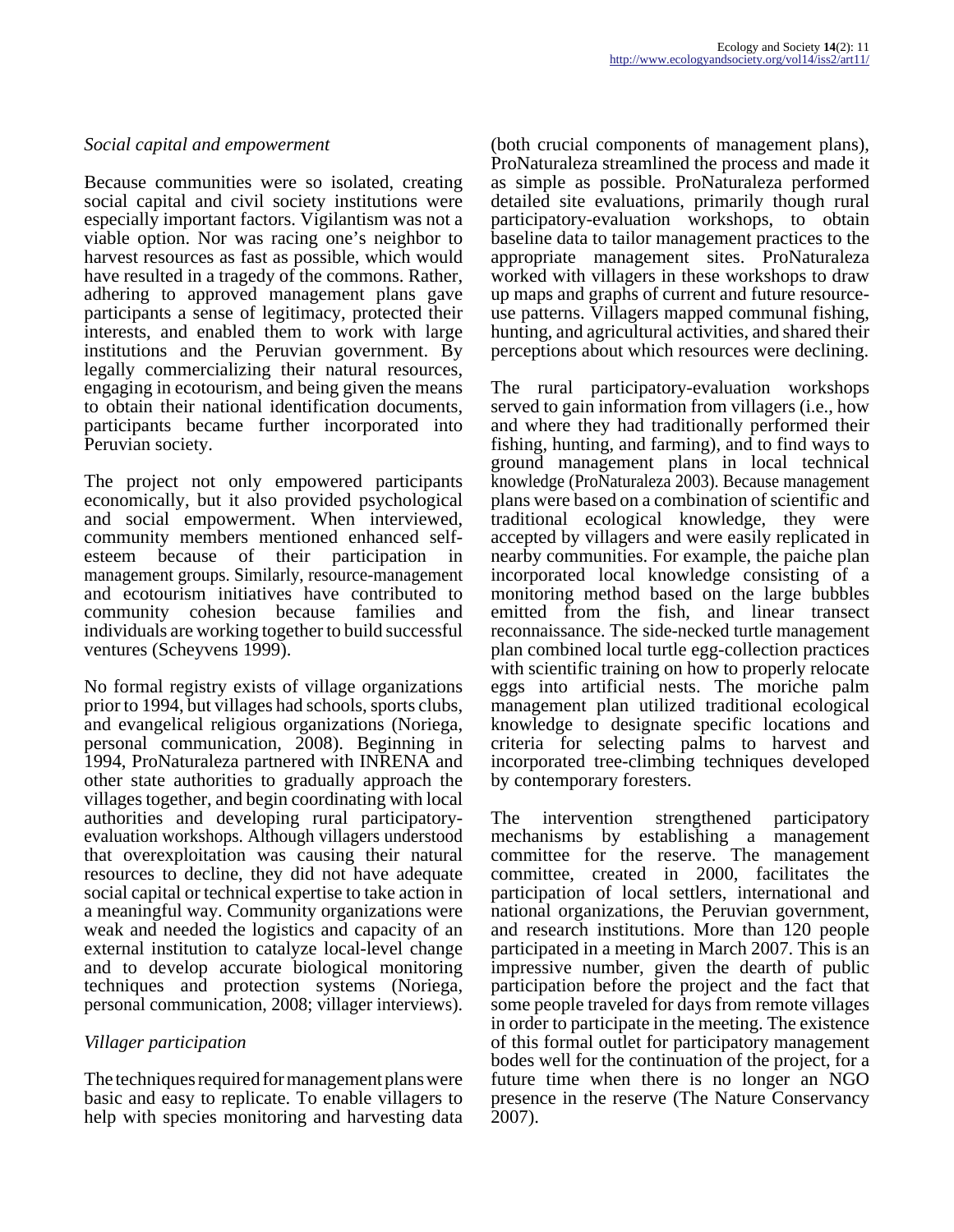#### *Individual vs. community involvement*

Because the project worked with community members in self-formed management groups, both self-interest and group solidarity played a part in participant decision making. It would be interesting to examine the role of wealth, as well as social networks and education, in the decision to participate in management groups. Takasaki et al. (2001) found a strong positive association between resource-use activities and household physicalwealth portfolios, as well as between physicalwealth holdings and total income levels, in both land-poor and land-rich villages in Pacaya Samiria.

Participation is often used as an indicator for measuring project success (Prokopy 2005, Classen et al. 2008). According to the literature, project implementers should incorporate all levels of decision making in participatory processes, including the household level. In contrast to this inclusionary vision of natural resource management, ProNaturaleza tended to work only with interested villagers in self-formed management groups. Although the NGO initially briefed all interested community members and invited them to join management groups, it did not continue working with uninterested villagers. Entrance into management groups was voluntary. Anyone willing to do the work and follow the rules was welcome to join. No one was excluded or prevented from joining. Many villagers participated at the beginning of the project, but only the truly committed remained in the groups. Experienced members of Yacu Tayta commented that participants often wanted fast results when they joined management groups, but that it was a long and slow process. They said that less-dedicated members left management groups because they required too much work or took up too much time. In this case, motivated individuals and dynamic households, as opposed to entire communities, took part in resource-management activities (Durand, personal communication, 2007).

Residents who (voluntarily) refrained from joining management groups were still considered full members of their respective communities. However, nonmembers were not allowed to extract paiche, arawana, or taricaya, nor were they permitted to extract other resources for commercialization or in quantities larger than for subsistence levels. INRENA only granted permission for commercial harvest to groups with

approved management plans. Those entering from outside the reserve needed permission from an INRENA guard or their harvests could be confiscated. This has led to conflicts, as described below. To date, no studies exist about the economic levels of nonmembers (Noriega, personal communication, 2008). However, ProNaturaleza field staff observed that management group members tended to have higher levels of organization and invested capital, as well as acquisition of goods and property (Noriega, personal communication, 2008).

### *Illegal extraction*

Not all aspects of the project have worked well, and participation in management groups was not without trade-offs. Members had to abstain from harvest during periods of resource recovery and spend weeks away from their families to perform protection activities. This sometimes entailed detaining or confiscating harvests from nonmembers (who were occasionally relatives or neighbors). This has created some tension between groups that followed approved management plans and people who did not. Although participants said protection activities helped create the conditions for species recovery, benefits were not confined to group members, and free-riding has been an issue. Yacu Tayta members complained that illegal extractors only became interested in harvesting from El Dorado Lake after management groups had recovered paiche.

Illegal extraction was problematic throughout the life of the project. Villagers commented that although natural resources were more abundant because of management plans, there would be significantly more resources were it not for external illegal extractors. Protecting managed resources from illegal extraction was difficult and often dangerous work. Protection activities consisted of the daily recording of information in a notebook and communicating via radio with park rangers. Group members manned guard posts at critical areas for days at a time, controlling access and making sure extractors had permission to harvest resources. Groups also supervised the tools and methods used to extract resources (such as the size of nets used to fish), as well as which resources were extracted and in what volume. Protection activities placed an economic burden on group members, including transportation and food costs while on the job, and the income they forwent while volunteering. The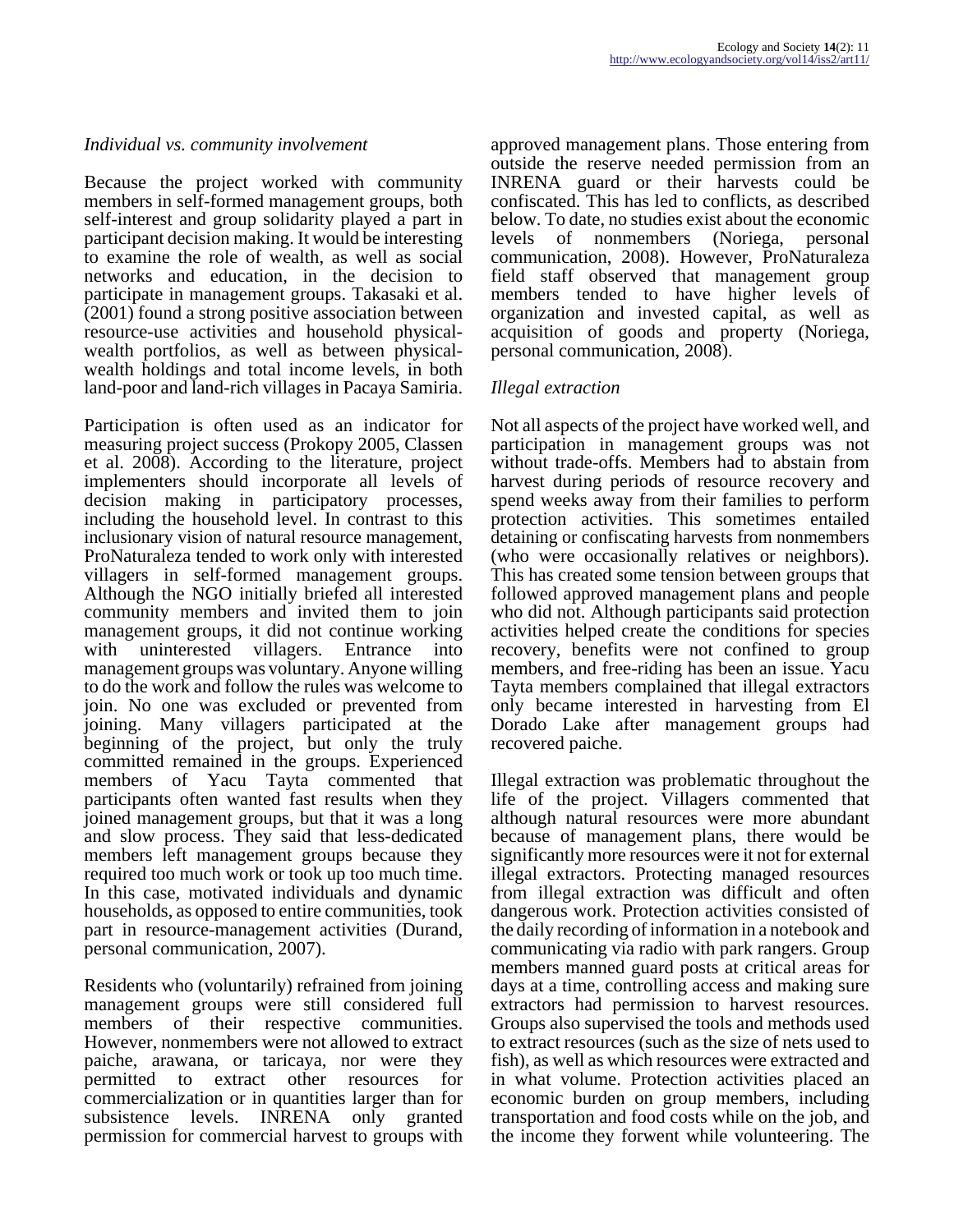president of Yacu Tayta calculated the group spent PEN 228 300 (approximately U.S.\$72 500) on resource protection over the course of a calendar year (allowing for three group members to work 12 day rotations at El Dorado Lake and including food and transportation costs).

Even worse, illegal extractors from outside the reserve tended to enter in large groups and used violent methods if patrols attempted to curtail their activities. For example, the community of Arequipa had a confrontation with illegal loggers, where the loggers threatened to kill everyone in the management group. The villagers took them at their word and quickly fled the community, leaving only eight families in Arequipa. The community has only recently begun to rebuild itself.

#### *Securing fair and reliable markets for managed resources*

Another shortcoming of the project is that the implementing NGO was initially so focused on getting the management plans up and running that it did not secure a fair market with good prices for the managed resources at the beginning of the project. Unstable or low prices, as well as product quality and consistency, and the costs of transporting goods to market, are other issues that ProNaturaleza has had to turn its attention to. It acknowledges that instead of simply focusing on managing natural resources, it should have secured markets that give fair prices for the managed resources earlier on (Noriega, personal communication, 2008).

# **CONCLUSION**

Over the long term, people profit from sustainable use of wildlife because the benefits of use continue (Freese 1997). The ProNaturaleza project connected livelihoods to conservation (Wells et al. 2004) and to food security, likely to be a primary driver of long-term rural participation (Classen et al. 2008). Our findings echo Peltenburg et al. (2000) and Day (2007) in that there should be long-term commitment by a local NGO to provide continuity of process, understand villager needs, and use local knowledge. Education, training, and provision of good-quality technical assistance are also critical, as is a serious attempt to undertake biological monitoring. However, the project is not an unmitigated success, mainly because of illegal extraction and the need for fair and reliable markets.

Making it economically beneficial and practical for people to conserve their resources may not be enough, but it is too early to abandon the strategy of combining conservation and development. Notwithstanding their rather disappointing record, no method has proven to be more effective than ICDPs at linking protected-area management with the interests of local people (McShane and Wells 2004). We hope that rather than moving on to the next "silver bullet," future project implementers might learn from the successes and pitfalls of this project to improve upon the ICDP approach.

*Responses to this article can be read online at: [http://www](http://www.ecologyandsociety.org/vol14/iss2/art11/responses/).ecologyandsociety.org/vol14/iss2/art11/ responses/*

## **Acknowledgments:**

*We would like to thank INRENA and the Peruvian government for granting permission to carry out this study in the Pacaya Samiria National Reserve. Many thanks to ProNaturaleza and The Nature Conservancy, especially Sandra Ísola, Javier Noriega, and Felipe Vela Montalván, for logistical and field support, and to the Peruvian Fulbright Commission and Santa Clara University.* 

# **LITERATURE CITED**

**Adams, W. M., and D. Hulme.** 2001. If community conservation is the answer in Africa, what is the question? *Oryx* **35**(3):193–200.

**Adams, W. H., R. Aveling, D. Brockington, B. Dickson, J. Elliott, J. Hutton, D. Roe, B. Vira, and W. Wolmer.** 2004. Biodiversity, conservation and the eradication of poverty. *Science* **306**:1146– 1149.

**Agrawal, A., and C. C. Gibson.** 1999. Enchantment and disenchantment: The role of community in natural resource conservation. *World Development* **27**(4):629–649.

**Bodmer, R. E., and E. P. Lozano.** 2001. Rural development and sustainable wildlife use in Peru. *Conservation Biology* **15**(4):1163–1170.

**Brockington, D., J. Igoe, and K. Schmidt-Soltau.**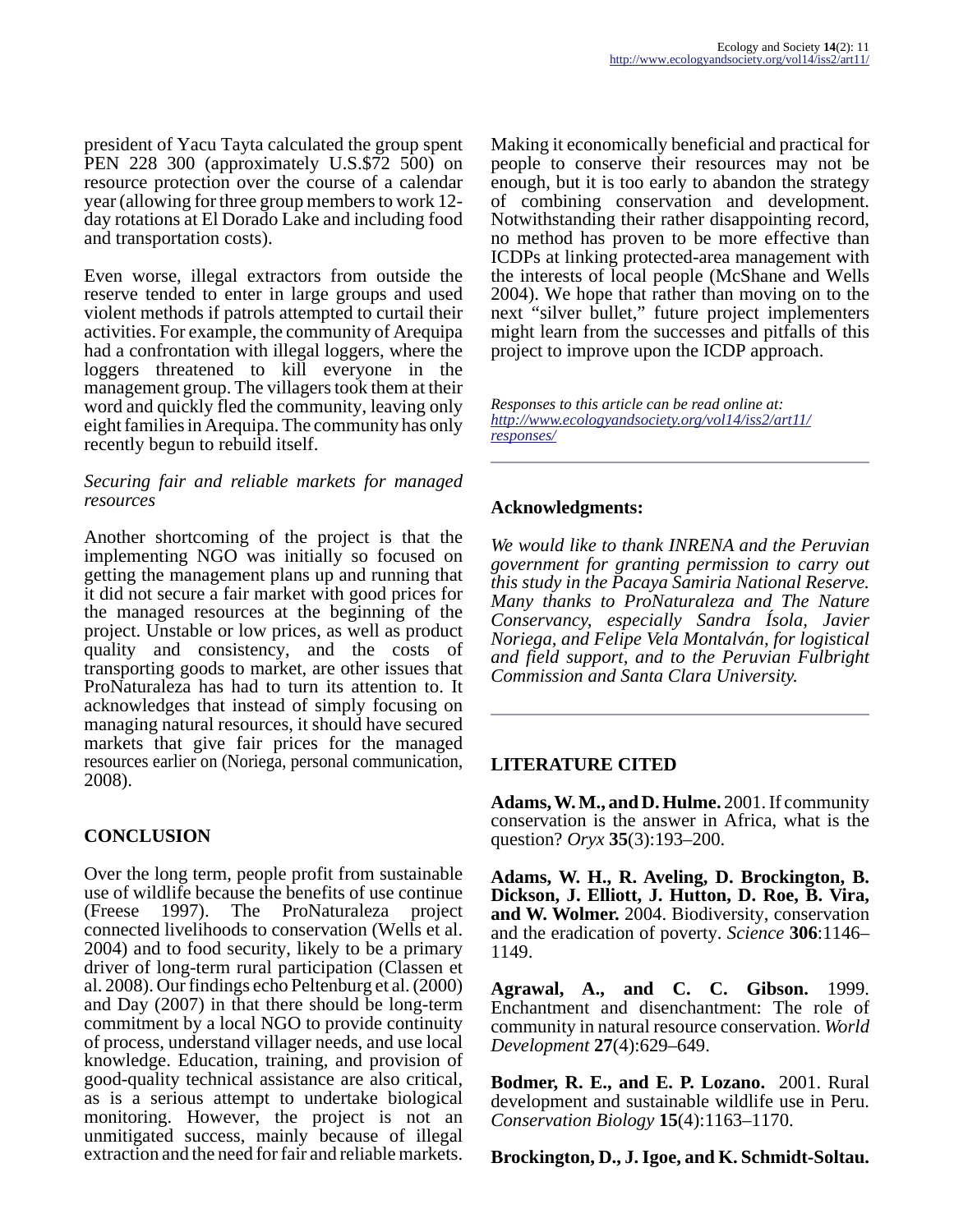2006. Conservation, human rights, and poverty reduction. *Conservation Biology* **20**(1): 250–252.

**Brown, K.** 2003. Integrating conservation and development: a case of institutional misfit. *Frontiers in Ecology and the Environment.* **1**(9): 479–487.

**Centro de Datos para la Conservación (CDC-UNALM).** 2006. *Resultados preliminares de la sistematización del manejo de taricayas en la Reserva Nacional Pacaya Samiria (1994–2005*). Lima, Peru.

**Chan, K. M., R. M. Pringle, J. Ranganathan, C. L. Boggs, Y. L. Chan, P. R. Ehrlich, P. K. Haff, N. E. Heller, K. Al-Khafaji, and D. P. Macmynowski.** 2007. When agendas collide: human welfare and biological conservation. *Conservation Biology* **21**(1):59–68.

**Chapin, M.** 2004. A challenge to conservationists. *World Watch* **7**(6).

**Christensen, J.** 2004. Win–win illusions. Over the past two decades, efforts to heal the rift between poor people and protected areas have foundered. So what next? *Conservation in Practice* **5**(1):12–19.

**Classen, L., S. Humphries, J. FitzSimons, S. Kaaria, J. Jiménez, F. Sierra, and O. Gallardo.** 2008. Opening participatory spaces for the most marginal: learning from collective action in the Honduran hillsides. *World Development* **36** (11):2402–2420.

**Cordeiro, N. J., N. D. Burgess, D. B. K. Dovie, B. A. Kaplin, A. J. Plumptre, and R. Marrs.** 2007. Conservation in areas of high population density in sub-Saharan Africa. *Biological Conservation* **134**  $(2):155-163.$ 

**Day, C.** 2007. Sustaining the turnaround: what capacity building means in practice. *International Studies in Educational Administration* **35**(3):39–48.

**de Sherbinin, A.** 2008. Is poverty more acute near parks? An assessment of infant mortality rates around protected areas in developing countries. *Oryx* **42**(1):26–35.

**Emerton, L.** 2001. The nature of benefits and the benefits of nature: why wildlife conservation has not economically benefited communities in Africa. Pages 208–226 *in* D. Hulme and M. Murphee,

editors. *African wildlife and livelihoods: the promise and performance of community conservation*. James Currey, Oxford, UK.

Freese, C. H. 1997. The "use it or lose it" debate: issues of a conservation paradox. Pages 1–48 *in* C. H. Freese, editor. *Harvesting wild species: implications for biodiversity conservation.* Johns Hopkins University Press, Baltimore, Maryland, USA.

**Government of Peru.** 2001. Reglamento de la ley de áreas naturales protegidas. AG. Pub. D.S. No. 038-2001. 26 June 2001.

**Gow, P.** 2007. "Ex-Cocama:" transforming identities in Peruvian Amazonia. Pages 194–215 *in* C. Fausto and M. Heckenberger, editors. *Time and memory in indigenous Amazonia.* University Press of Florida, Gainesville, Florida, USA.

**Hulme, D., and M. Murphee.** 2001. The nature of benefits and the benefits of nature: why wildlife conservation has not economically benefited xommunities in Africa. *African Wildlife and Livelihoods: the promise and performance of community conservation*. James Currey, Oxford, UK.

**Instituto Nacional de Recursos Naturales (INRENA).** 1999. *Plan director para las áreas naturales protegidas del Perú.* Lima, Peru.

**———.** 2000. *Plan maestro de la Reserva Nacional Pacaya Samiria.* INRENA, Lima, Peru.

**———.** 2006. *Proceso de involucramiento de pobladores locales en conservación y manejo de recursos naturales y turismo dentro de la Reserva Nacional Pacaya Samiria.* INRENA, Lima, Peru.

**———.** 2008. *Plan maestro de la Reserva Nacional Pacaya Samiria.* INRENA, Lima, Peru.

**Kaimowitz, D., and D. Sheil.** 2007. Conserving what and for whom? Why conservation should help meet basic human needs in the tropics. *Biotropica* **39**(5):567–574.

**Kremen, C., A. M. Merenlender, and D. D. Murphy.** 1994. Ecological monitoring: a vital need for integrated conservation and development programs in the tropics. *Conservation Biology* **8** (2):388–397.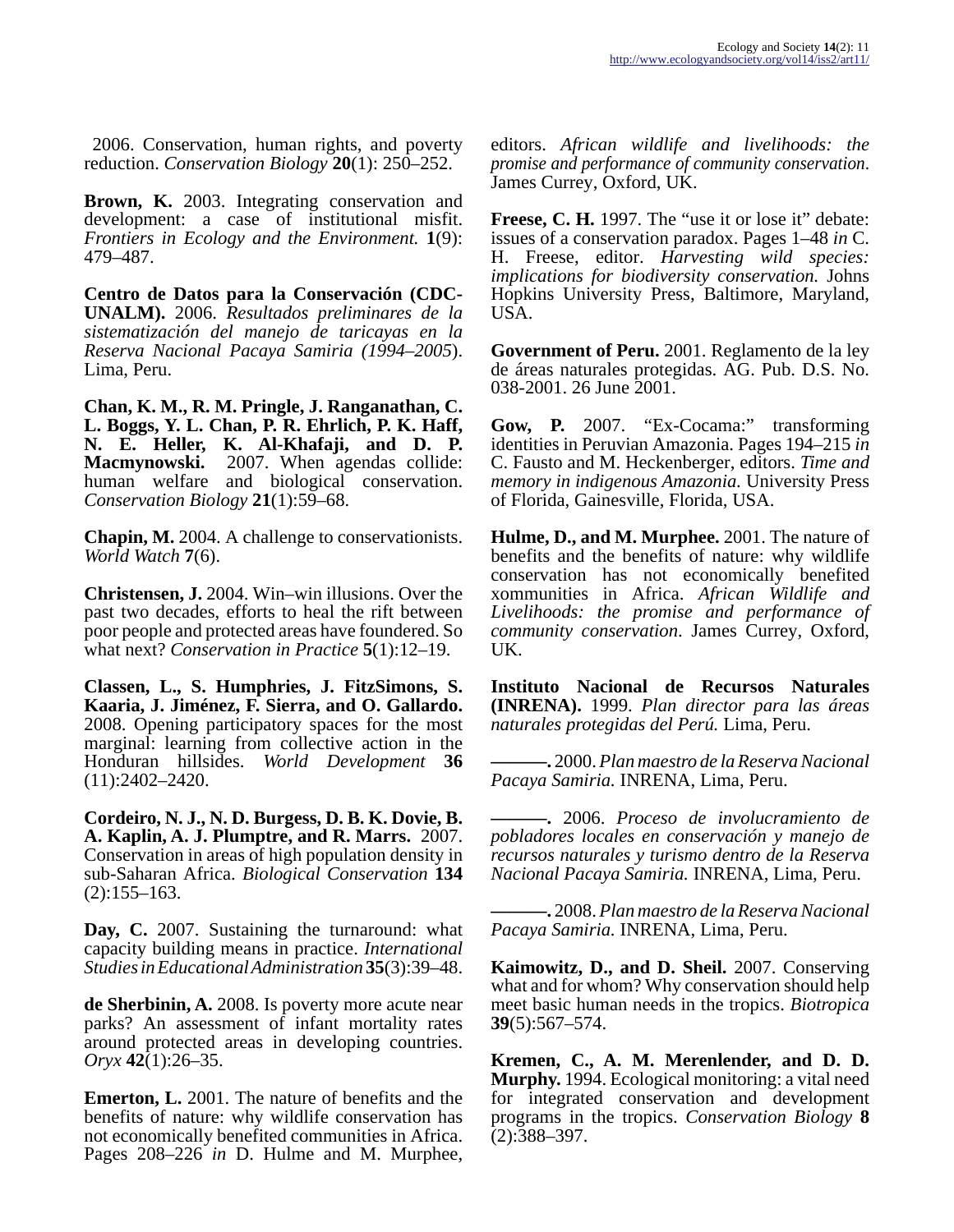**Kvist, L. P., and G. Nebel.** 2001. A review of Peruvian flood plain forests: ecosystems, inhabitants and resource use. *Forest Ecology and Management* **150**(1–2):3–26.

**Leader-Williams, N., and S. D. Albon.** 1988. Allocation of resources for conservation. *Nature* **336**:353.

**McShane, T. O., and M. P. Wells.** 2004. *Getting biodiversity projects to work: towards more effective conservation and development*. Columbia University Press, New York, New York, USA.

**Moreau, M. A., and O. T. Coomes.** 2006. Potential threat of the international aquarium fish trade to silver arawana *Osteoglossum bicirrhosum* in the Peruvian Amazon. *Oryx* **40**(2):152–160.

**Oates, J. F.** 1999. *Myth and reality in the rainforest: how conservation strategies are failing in West Africa*. University of California Press, Berkeley, California, USA.

**Peltenburg, M., J. d. Wit, and F. Davidson.** 2000. Capacity building for urban management: learning from recent experiences. *Habitat International* **24** (4):363–373.

**Prokopy, L. S.** 2005. The relationship between participation and project outcomes: evidence from rural water supply: projects in India. *World Development* **33**(11):1801–1819.

**ProNaturaleza.** 2003. *Taller de evaluación rural participativa TERP San Carlos, 26–29 March 2003.* Workshop report. ProNaturaleza, Iquitos, Peru.

**ProNaturaleza.** 2006. Análisis del plan de manejo para el aprovechamiento de "taricaya" (*Podocnemis unifilis*) en la cuenca del Yanayacu-Pucate, Reserva Nacional Pacaya Samiria. ProNaturaleza, Iquitos, Peru.

**ProNaturaleza, and Amazon Ivory EIRL.** 2005. *Plan de manejo de Phytelephas macrocarpa "yarina" en el area de influencia de la comunidad de Veinte de Enero Cuenca Yanayacu Pucate.* ProNaturaleza, Iquitos, Peru.

**ProNaturaleza, and Rios, G. R.** 2005. *Plan de manejo de alevinos de Osteoglussum bicirrhosum "arawana" en la cocha El Dorado – Reserva Nacional Pacaya Samiria*. Organización de Pescadores y Procesadores Artesanales (OSPPA) Yacu Tayta. ProNaturaleza, Iquitos, Peru.

**ProNaturaleza, Rios, G. R., Noriega, N., and OSPPA-UPC Yacu Tayta.** 2006. *Plan de manejo de Arapaima gigas "paiche" en la cocha el Dorado, Cuenca Yanayacu Pucate-RNPS.* ProNaturaleza, Iquitos, Peru.

**ProNaturaleza, The Nature Conservancy, and USAID.** 1997. *Informe final de ejecución, resultados y logros del proyecto: 'empleo y uso sostenible de recursos en la Reserva Nacional Pacaya-Samiria.'* ProNaturaleza, Iquitos, Peru.

**Redford, K. H., J. G. Robinson, and W. M. Adams.** 2006. Parks as shibboleths. *Conservation Biology* **20**(1):1–2.

**Roe, D. and Elliott, J.** 2004. Poverty reduction and biodiversity conservation: rebuilding the bridges. *Oryx* **38**(2):137–139.

**Rolston, H. I.** 1995. Duties to endangered species. Pages 60–75 *in* R. Elliott, editor. *Environmental Ethics*. Oxford University Press, Oxford, UK.

**Salafsky, N., and R. Margoluis.** 1998. Threat reduction assessment: a practical and cost-effective approach to evaluating conservation and development projects. *Conservation Biology* **13**(4):830–841.

**Sanderson, S., and K. Redford.** 2003. Contested relationships between biodiversity conservation and poverty alleviation. *Oryx* **37**(4):389–390.

**Sanderson, S., and K. Redford.** 2004. The defence of conservation is not an attack on the poor. *Oryx* **38**(2):146–147.

**Scheyvens, R.** 1999. Case study: ecotourism and the empowerment of local communities. *Tourism Management* **20**(2):245–249.

**Schwartzman, S., D. Nepstad, and A. Moreira.** 2000. Arguing tropical forest conservation: people versus parks. *Conservation Biology* **14**(5):1370– 1374.

**Siurua, H.** 2006. Nature above people: Rolston and "fortress" conservation in the south. *Ethics and the Environment* **11**(1):71–76.

**Stocks, A.** 1983. Native enclaves in the Upper Amazon: a case of regional non-integration. *Ethnohistory* **30**(2):77–92.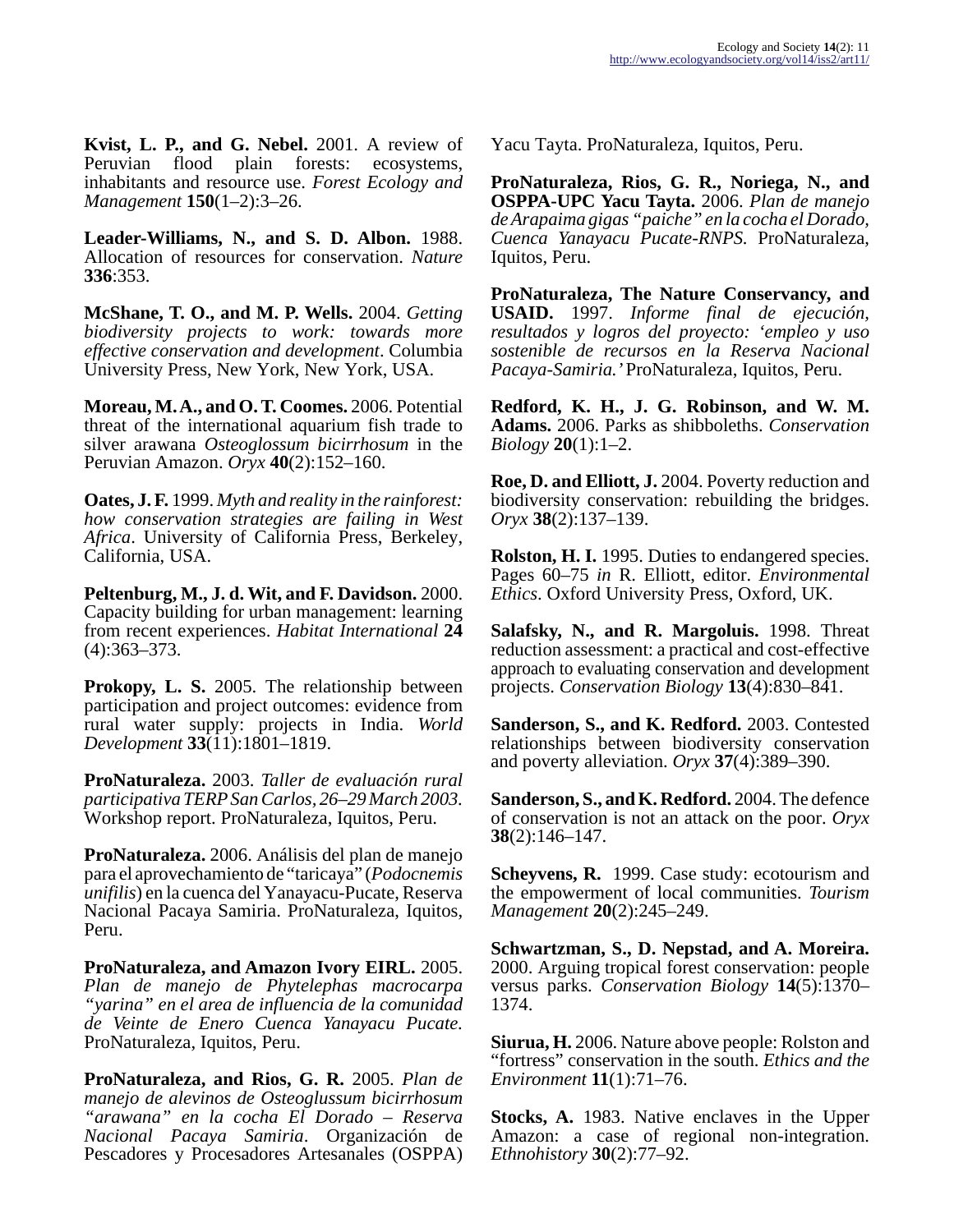**Takasaki, Y., B. L. Barham, and O. T. Coomes.** 2001. Amazonian peasants, rainforest use, and income generation: the role of wealth and geographical factors. *Society and Natural Resources* **14**(4):291–308.

**Terborgh, J. 2004.** *Requiem for nature*. Island Press, Washington, D.C., USA.

**The Nature Conservancy.** 2007. *Pacaya Samiria National Reserve, Peru: parks in peril end-ofproject report.* Washington, D.C., USA. [online] URL:<http://www.parksinperil.org>

**Upton, C., R. Ladle, D. Hulme, T. Jiang, D. Brockington, and W. M. Adams.** 2008. Are poverty and protected area establishment linked at a national scale? *Oryx* **42**(1):19–25.

**Wells, M., S. Guggenheim, A. Khan, W. Wardojo, and P. Jepson.** 1999. *Investing in biodiversity: a review of Indonesia's Integrated Conservation and Development Projects*. The World Bank, Washington, D.C., USA.

**Wells, M.P., T. O. McShane, H. T. Dublin, S. O'Connor, and K. H. Redford.** 2004. The future of Integrated Conservation and Development Projects: building on what works. Pages 397–422 *in* T. O. McShane, and M. P. Wells, editors. *Getting biodiversity projects to work: towards more effective conservation and development.* Columbia University Press, New York, New York, USA.

**West, P., and D. Brockington.** 2006. An anthropological perspective on some unexpected consequences of protected areas. *Conservation Biology* **20**(3):609–616.

**Wilshusen, P. R., S. R. Brechin, C. L. Fortwangler, and P. C. West.** 2002. Reinventing a square wheel: critique of a resurgent "protection paradigm" in international biodiversity conservation. *Society and Natural Resources* **15**(1):17–40.

**Wilkie, D. S., G. A. Morelli, J. Demmer, M. Starkey, P. Telfer, and M. Steil.** 2006. Parks and people: assessing the human welfare effects of establishing protected areas for biodiversity conservation. *Conservation Biology* **20**(1): 247– 249.

**Wood, D.** 1995. Conserved to death: are tropical forests being over-protected from people? *Land Use Policy* **12**(2):115–135.

**Wunder, S.** 2001. Poverty alleviation and tropical forests—what scope for synergies? *World Development* **29**(11):1817–1833.